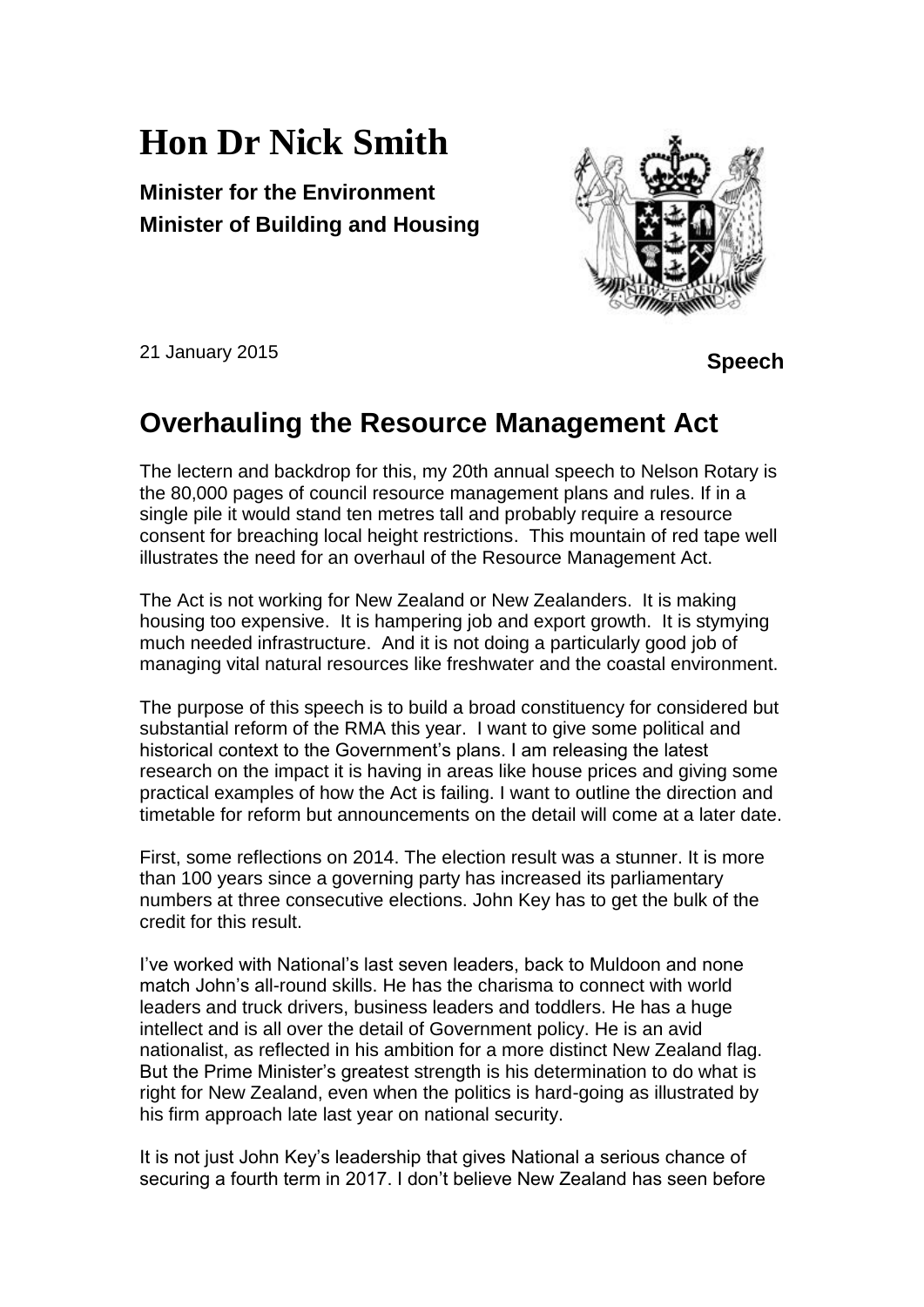such a tight, complementary set of skills in the kitchen Cabinet of Bill English, Steven Joyce, Gerry Brownlee and Paula Bennett. Bill's skills are not just managing the finances, but in getting the very best out of the public service. Steven's skills as a campaign and political strategist are world class. Gerry's smooth running of the Parliament ensures the Government's business gets done. And Paula's sharp political instincts keep the Government connected to middle New Zealand.

The role I enjoy is down in the policy engine-room of Government, particularly in areas related to my professional background in natural resources and building.

The big challenge in the environmental area is finding a path that better manages New Zealand's water, air, oceans and native flora and fauna while enabling our economy to grow and prosper. Key priorities this year will be passing a new Environment Reporting Act to give greater clarity to New Zealand's important clean, green brand. We will also be advancing work on a new Marine Protected Areas Act to enable better management of our oceans and the establishment of recreational fishing-only areas. A sensitive issue will be working with the Pike River disaster families on the long-term management of the mine now it is the final resting place for their loved ones when it returns to the Department of Conservation later this year.

The focus in the building and housing area is to increase the supply, affordability and quality. On 1 April we will be introducing the new HomeStart scheme that will help 90,000 KiwiSavers pull together a deposit for a new home. We have a huge housing programme of work in Christchurch and Auckland and new initiatives in the pipeline. Another challenge will be finalising the legislation on earthquake-prone buildings, a difficult issue that will have major implications for thousands of older buildings in provincial areas like Nelson.

However, the most challenging of my jobs this year will be the reform of the Resource Management Act. The Act, in governing the use of water, land, air and the coast, and which is responsible for protecting heritage, native plants and animals is so wide-ranging that it has implications right across the economy and into almost every facet of life.

There is not a single official anywhere who understands this huge pile of RMA plans and rules. Even at a local level, only a few individuals working in council or in planning consultancy will fully understand how the rules work in their city or district.

The problem with this complexity is that it is difficult to make the connection between the labyrinth of RMA rules and the significant decline in housing affordability and home ownership over the past 25 years.

Today I am releasing a Treasury-commissioned report by Motu Research and respected economist Arthur Grimes and property researcher Ian Mitchell titled, *The Impacts of Planning Rules, Regulations, Uncertainty and Delay on*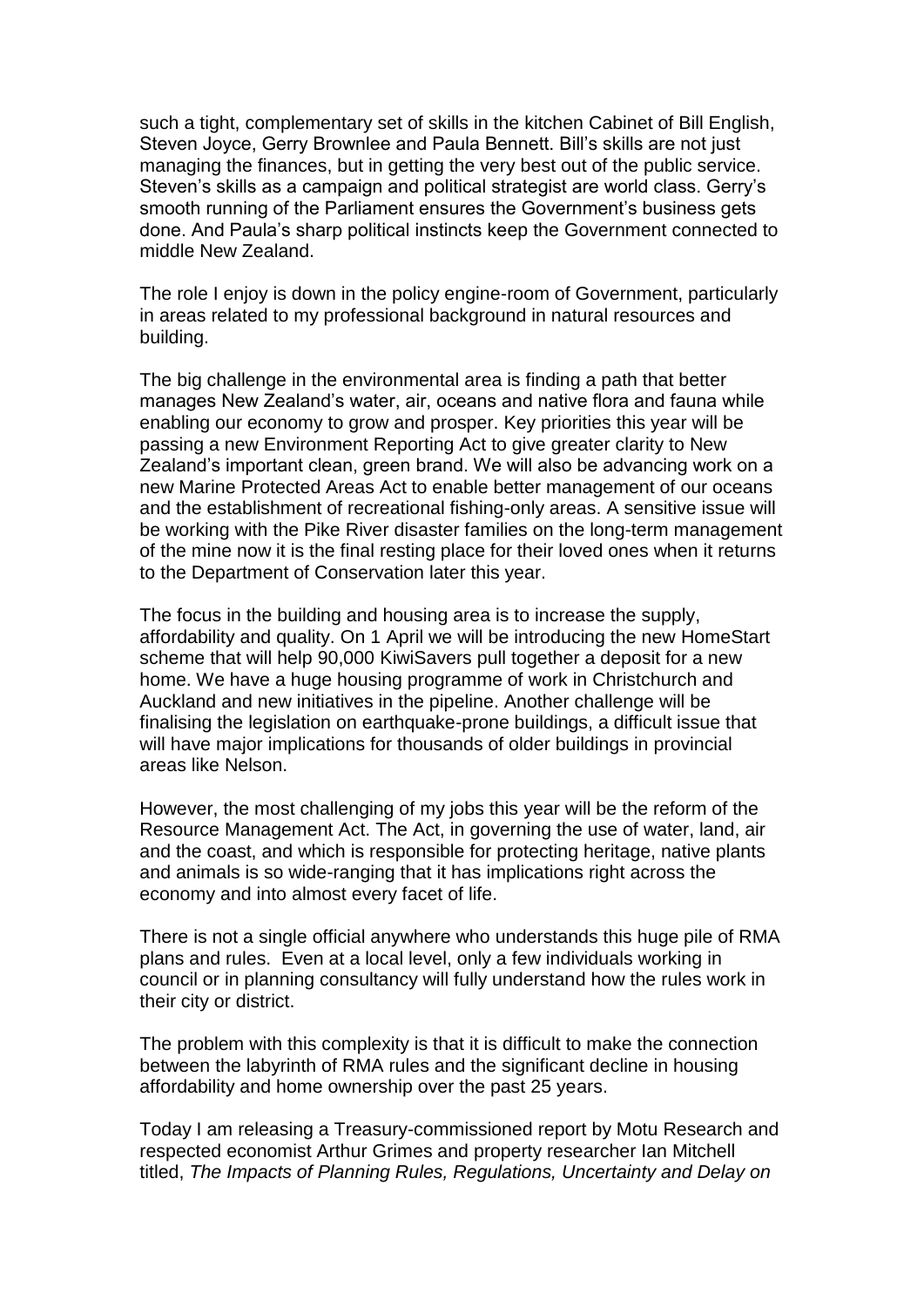*Residential Property Development*. The report identifies that a significant number of housing projects were abandoned because of the delays and uncertainty of the RMA. It estimates that for projects that proceeded, the RMA added \$30,000 extra cost to each apartment and at least \$15,000 per section. It also says that RMA rules reduced development capacity of homes by 22 per cent. If you extrapolate this study over the past decade, the RMA has reduced housing supply by 40,000 homes and added \$30 billion in cost.

This research is consistent with the work of the Productivity Commission. It made plain that tight land regulation under the RMA with rules like the Auckland Metropolitan Urban Limit was the single greatest factor in driving house prices to all-time highs. The example of a 29-hectare block of unimproved rural land in Flat Bush just inside the Council's urban limit appreciating in value from \$890,000 to \$112 million in just over a decade shows how RMA regulation is helping make land speculators rich at the expense of young aspiring home owners.

And it is not just housing developments that are frustrated by the bureaucracy of the RMA. The Government's Small Business Advisory Group cites the RMA as the biggest single regulatory frustration for those small enterprises trying to grow and create wealth for our country. Business New Zealand last week cited RMA reform as their most important legislative issue this year for maintaining New Zealand's economic and employment growth.

The concern is backed up by international research. The OECD published in November a comparative study of its 34 member countries on the cost burden of environmental regulation. In most OECD reports New Zealand ranks very well as a good place to do business and create jobs. We ranked bottom when it came to the administrative burden of the Resource Management Act. I have no problem where there are costs to achieve good environmental outcomes. The OECD study actually showed that many countries had more stringent environmental policies than New Zealand but a far lesser administrative burden.

A key difference of the New Zealand system of environmental regulation under the RMA is that we have a very fragmented system where there are differing rules in every district and region, and secondly that we require consents for most activities when most other countries simply had national standards that had to be met.

Examples can be more powerful than national or international studies. I get inundated with hundreds of complaints from all corners of New Zealand and from people from all walks of life with frustrations over their experience with the RMA.

My first example is the Stoke Medical Centre, a typical suburban GP clinic on Main Road Stoke, employing 15 full-time staff. Three years ago the practice wanted to expand its staff and extend its permissible opening hours. This required a change to their resource consent which Council ruled under the Act had to be notified. Six months and \$57,000 of bills later the amended consent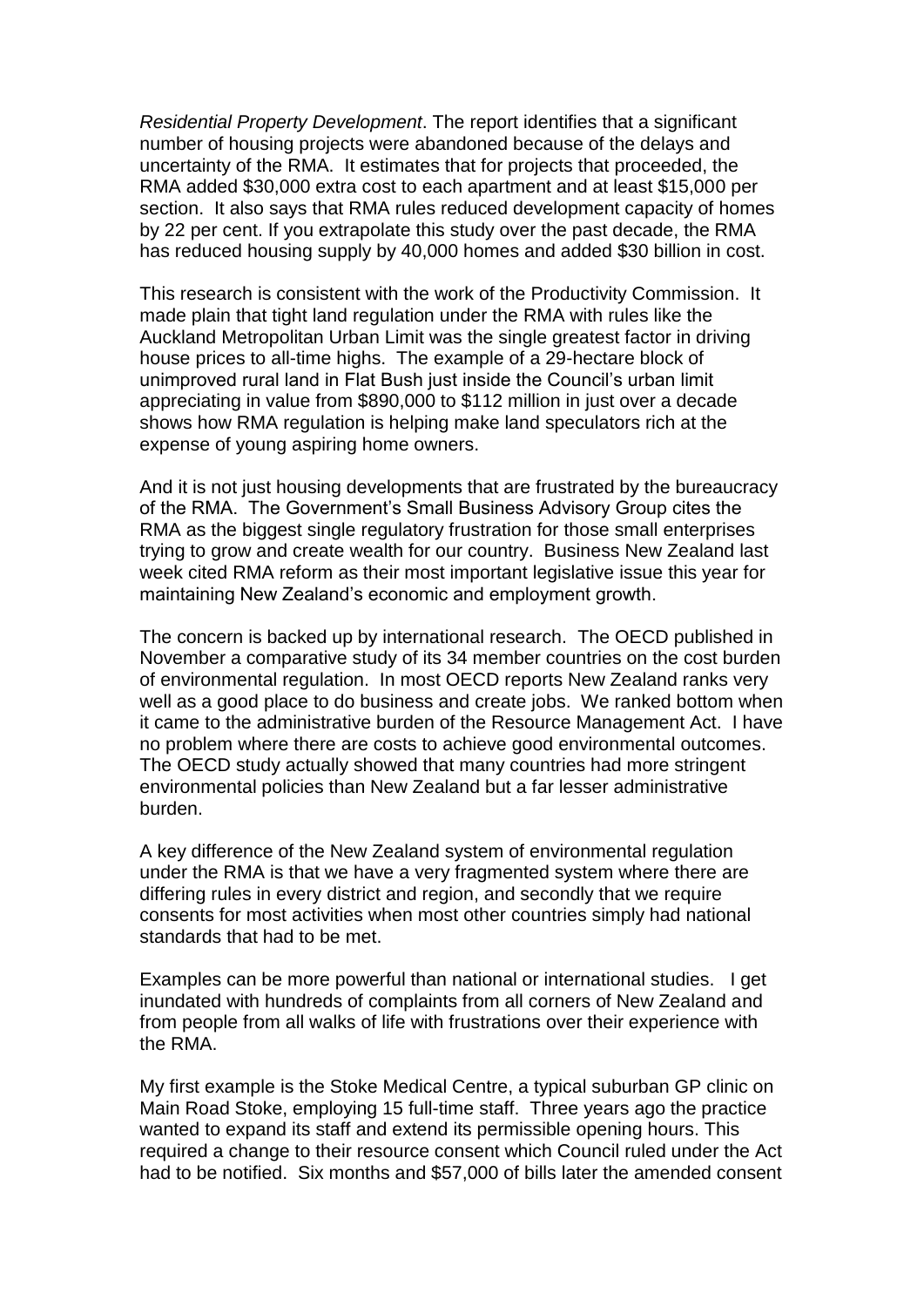was granted with the requirement that they had to provide seven new bike stands. And this cost excluded the time doctors and practice staff had spent on the process. The bike stands cost \$35 each but the bureaucratic paper associated with each meant they ended up costing over \$8000 a stand. The tragedy of this case is that the \$57,000 consent cost will ultimately come out of the health budget and people's GP charges in an area where there are many low income struggling families and retirees.

It is not just health dollars that are being wasted under the RMA. The resource consenting process for Nelson's new Young Parents' School officially opened by the Prime Minister last year was a fiasco. The new school is smart social policy aimed at supporting teenage mums by enabling them to continue their education, while also ensuring their pre-school children are engaged in education from an early age. The school is sited at Auckland Point School where the roll is a lot less than the school's capacity. The Principal and Board of Trustees fully supported the initiative being on their school site.

The problem was that the school is designated under the RMA for "primary education" and the Young Parents School was about providing education for secondary school age mums and early childhood education for their children. This meant under the RMA a change of designation, notification of neighbours and a full Commissioner hearing at a direct cost of \$64,000. There would have been no change out of \$100,000 if you included the considerable staff time of the Education Ministry, Kindergarten Association and school. This process also delayed the Young Parents School's opening by more than a year. More was spent on the RMA bureaucracy than on the facility for the specialist teachers, young mums and their babies.

The nonsense of this case is that the RMA is meant to be about protecting the environment and whether Auckland Point School has primary, pre-school or secondary students, makes not a jot of difference. The early childhood regulations and building consent requirements are separate and ensure the facilities are safe and appropriate. More good would have been achieved for the environment had the \$64,000 of cash been deposited in the school's composting bins.

I could give hundreds of examples of the RMA wrecking Kiwi family dreams of building their own home. I choose this Nelson example because it illustrates how far council planners under the RMA are now intruding into people's lives.

A couple in their 60s bought a 630 square metre flat section in Sanctuary Drive in the Marsden Valley. Their architectural designer produced plans for their dream home that included an internal access garage in the front corner to minimise the portion of the section used for the driveway and located their living area so as to maximise the sun. The orientation was similar to 14 other homes in the subdivision. They were gobsmacked to have their consent application declined on the basis of a new RMA rule that had just come into effect in late 2012. They were told they had to relocate the garage out the back and have their living area face the road.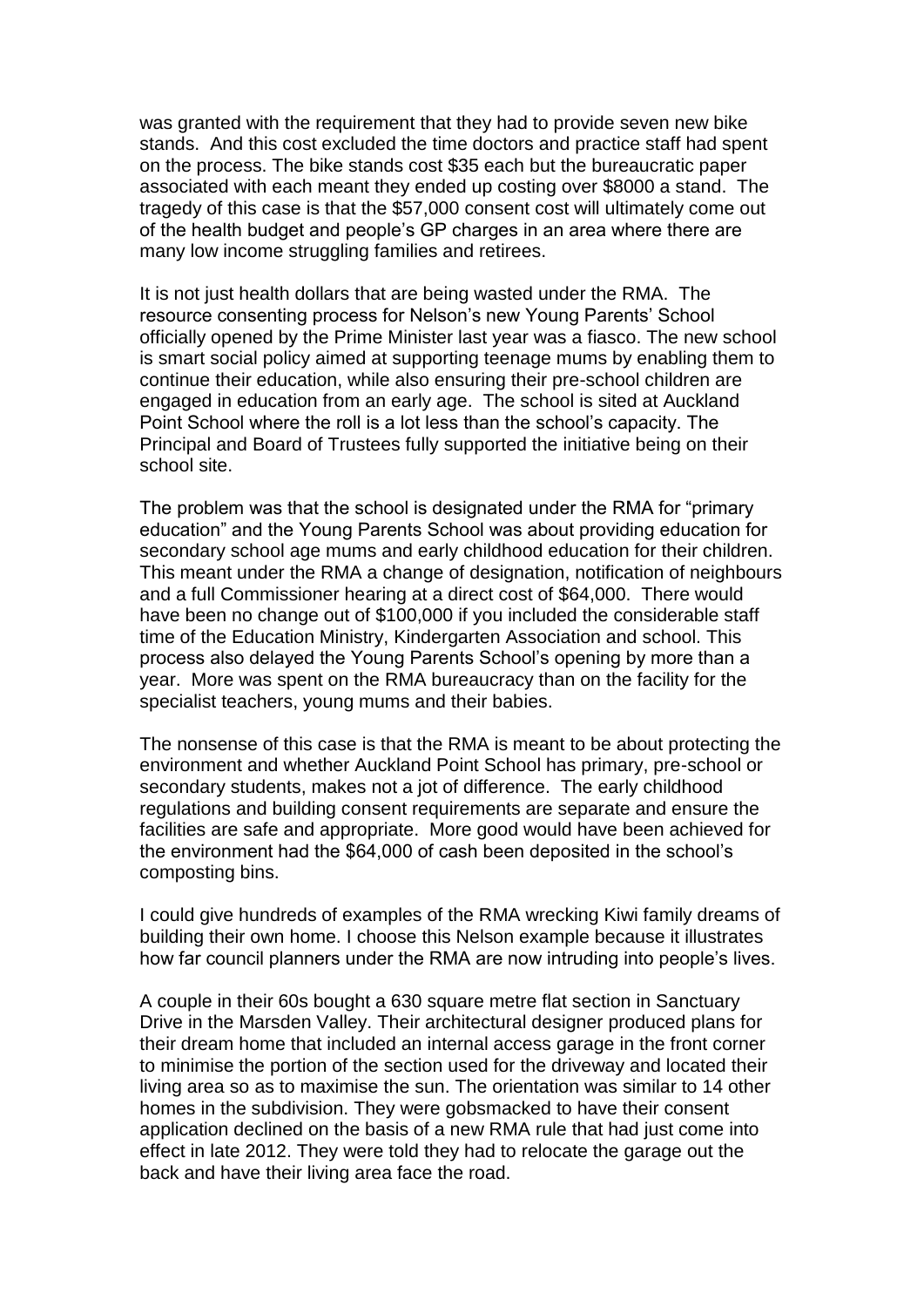The RMA justification for rejecting the design was that the house failed to provide for a "positive private to public space relationship". In plain language they wanted the living area to face the road so the residents would keep a safe eye on the street. The couple abandoned the section at a cost of many thousands of dollars. So much for a person's home being their castle. The RMA is being used to micro-manage building designs down to the extent of what direction people should look.

This sort of madness has been repeated in Auckland and had property magnate Bob Jones venting his spleen late last year. He owns a 17-storey CBD building and wanted to re-establish a ground-floor shop window that had been blocked off by a previous tenant. Not only did this minor work require a \$4500 resource consent, but because it would have people looking out on a designated heritage site, the consent required a cultural impact statement and consultation with 13 iwi. This is all for permission to replace a window!

My final example is to illustrate the connection between jobs, export growth and the RMA. It has long been recognised that Golden Bay has substantial aquaculture potential. RMA consents were lodged 20 years ago, prior to the turn of the century, for new marine farms, but are still unresolved. I have had lawyers joking to me that the battle over where the farms might be located has got at least another five years of legal machinations and fees to play out. There has to be a balance between water space for nature, recreation and export production but the main winners in these protracted and expensive court wrangles are the legal fraternity.

When National came to office in 2008 we set out a two-phase process for reforming the RMA. We completed the first phase of reform in our first term. This involved setting up the Environmental Protection Authority as a nationwide agency to deal with nationally significant consents. Previously major infrastructure consents took many years. They are now being processed in the required nine-month timeframe. It has enabled projects like the \$1 billion Tauhara geothermal power station, the \$2 billion Waterview motorway in Auckland and the \$1 billion Transmission Gully highway in Wellington to be progressed at pace.

We introduced specific provisions banning the RMA from being able to be used for limiting trade competition that has seen an end to our two giant supermarket chains blocking each other's developments. The Bill also banned general tree protection rules that required people to get a consent to trim their own trees. This reduced the number of consents in Auckland by 4000 per year.

This Bill also tightened enforcement and increased fines that has seen a doubling in the number of prosecutions for discharge breaches and a 50 per cent increase in the average fine imposed. We also introduced tighter provisions requiring councils to process consents in a more timely way that has seen the number of late consents reduce from 14,000 a year to under 1000 a year.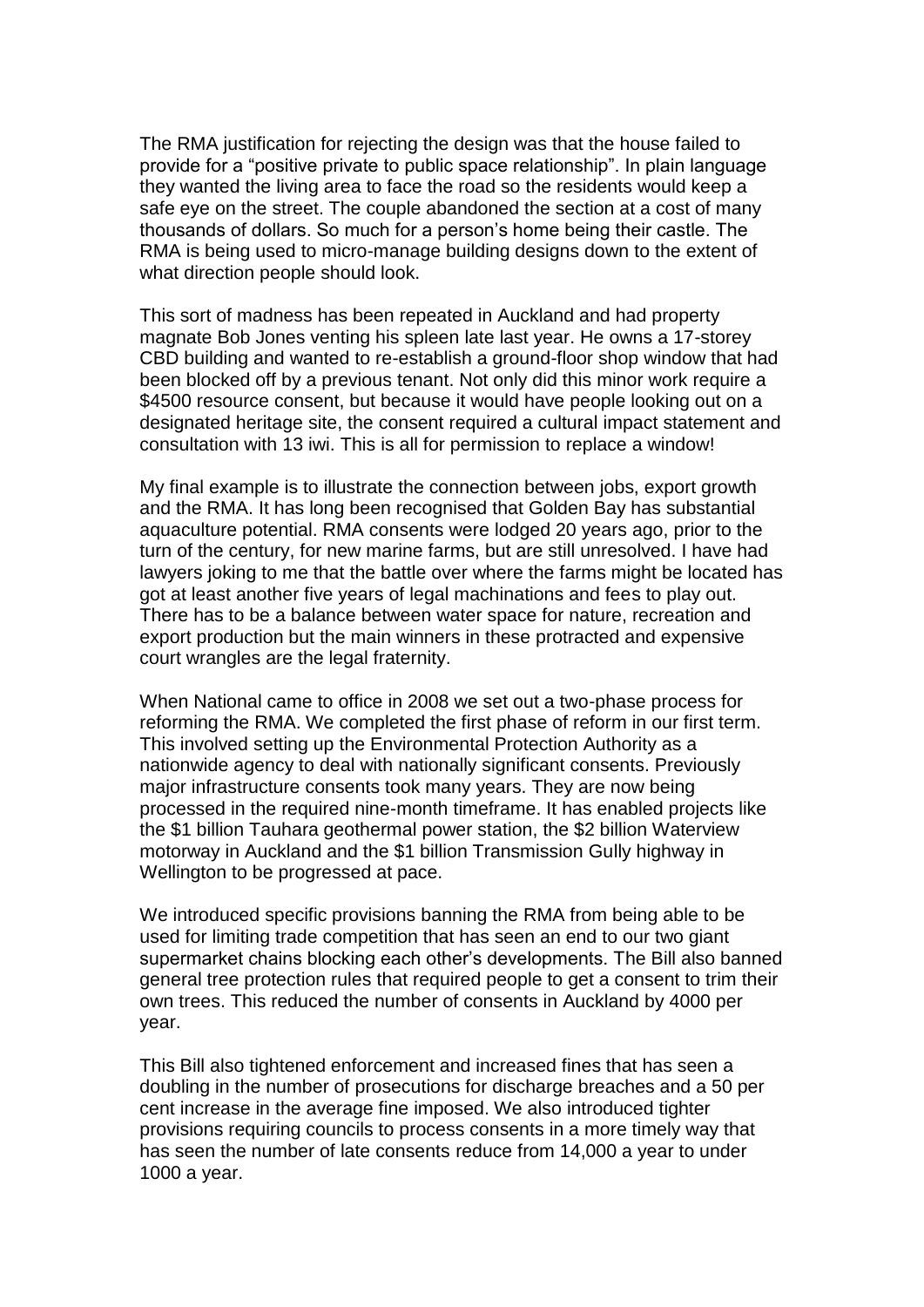The second phase of RMA reform was always going to be more challenging. We commissioned in 2010 technical reports on infrastructure and urban planning leading to a discussion document called *Building Competitive Cities*. We also sought an expert report on the purposes and principles of the Act that included Nelson Mayor Rachel Reese, whose work I acknowledge.

I subsequently slipped on a banana skin as occurs sometimes in politics in 2012, resigning as Environment Minister and passing the baton on to colleague Amy Adams. Amy did a huge amount of work in pulling together this second phase of reforms but in 2013 was unable to secure the Parliamentary numbers to advance a Bill. The Maori and United Future parties pulled the plug out of concern that the proposed changes went too far.

With Amy's promotion post the election to the Justice portfolio, I am relishing the challenge of finishing the RMA job I started in 2009. The numbers in Parliament have changed such that National and ACT have the numbers. My preference is to build a broader base of support.

The Resource Management Act is New Zealand's most significant and important environment law. We more than any other developed country depend on our natural resources in industries like farming, tourism, forestry and fishing for our national income. Our environment is at the core of our national character and the beach, river and mountain holidays we have all enjoyed over summer. I want to get these reforms right and ensure we have got a balance that enables New Zealand to grow and prosper without compromising the great kiwi lifestyle.

But let me equally be plain that tinkering with the RMA won't do. The Act has some fundamental design flaws that require substantial overhaul. The purposes and principles are out-dated and ill matched with the reality of the issues it manages like housing development. The plan making process is too cumbersome and slow. The Act needs re-engineering away from litigation towards collaboration. Property owners need stronger protection from unnecessary bureaucratic meddling. We need stronger national consistency and direction. We need to redesign the paper based planning and consultation systems for today's age of the internet.

The most contentious of the planned reforms will be to the purpose and principles of the Act in Part 2. The significance of these provisions is that every plan, every rule, and every consent is tested against these provisions. We are not proposing changes to the over-riding purpose of sustainable management in Section 5, but we are proposing significant changes to Sections 6 and 7.

I do not subscribe to the view that the current 18 issues listed in these sections are something akin to the Ten Commandments and carved in stone. There are four particular changes that are crucial if the Act is to work better.

The first is that the management of significant natural hazards has got to be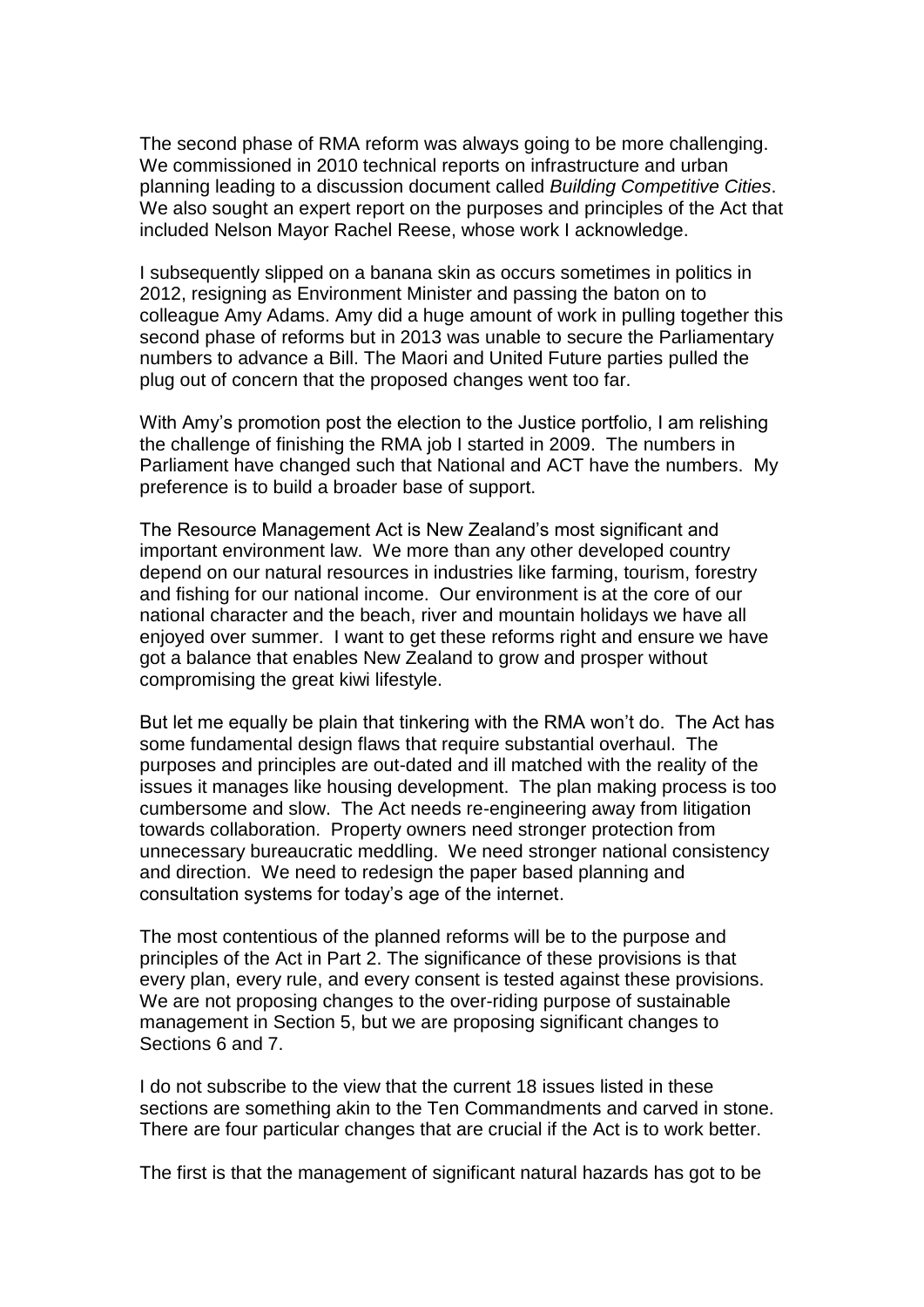added. New Zealand is one of the most natural hazard prone countries in the world with significant risks from earthquakes, floods, landslides and volcanoes. I give one simple example to emphasise the point – the Bexley subdivision in Christchurch. Hundreds of pages of reports and submissions were written on the effects of this housing development covering birdlife, landscape, coastal impacts, effects of recreation, effects of Maori cultural values, but nowhere did any official consider the effects of land liquefying in an earthquake like what occurred in 2010 and 2011. This was despite this risk having clearly been identified by council natural hazard experts.

I'm sure the people of Bexley and the taxpayers who ended up with a bill for hundreds of millions of dollars would have much preferred the RMA process gave more attention to the earthquake risks than the more esoteric concerns the law required them to focus on. That is why the Government is so determined to ensure the Act is amended in this way.

The second change we need to make is to properly recognise the urban environment. Eighty per cent of resource consents are about urban issues yet currently they rate no direct mention in the purposes and principles of the Act. It is as though the Act was designed for a Garden of Eden prior to the development of cities. The careful design of our urban environments so we have places to live, work, shop and play and the appropriate transport links to travel between them is core to the proper functioning of the Resource Management Act.

The third change is specifically recognising the importance of more affordable housing. The Productivity Commission's 2012 report noted a sharp shift in the type of housing being built since the RMA was enacted. They noted that 30 years ago, New Zealand built a healthy mix of new homes across the price spectrum whereas today new homes are pitched towards the top of the market. Thirty-five per cent of new homes built were sold below the then median house price as compared to just five per cent today.

There are three ways in which the RMA makes the development of new lower cost housing near impossible.

The first is the way the Act is used to constrain land supply and push up section prices. Section prices have increased way more significantly than the built house cost. If the section costs \$250,000, nobody is going to put a modest \$150,000 building on it.

The second problem is that the RMA puts huge weight on protecting landscape, amenity, natural character and heritage without any balancing consideration over the cost implications. When deciding whether a subdivision will be allowed, whether an apartment building can be built higher, what section size or apartment size will be allowed, side yard requirements, set-backs for viewing shafts, there is no legal requirement to consider the impacts these will have on the supply and affordability of housing.

And then there is the third problem arising from the consultation, submission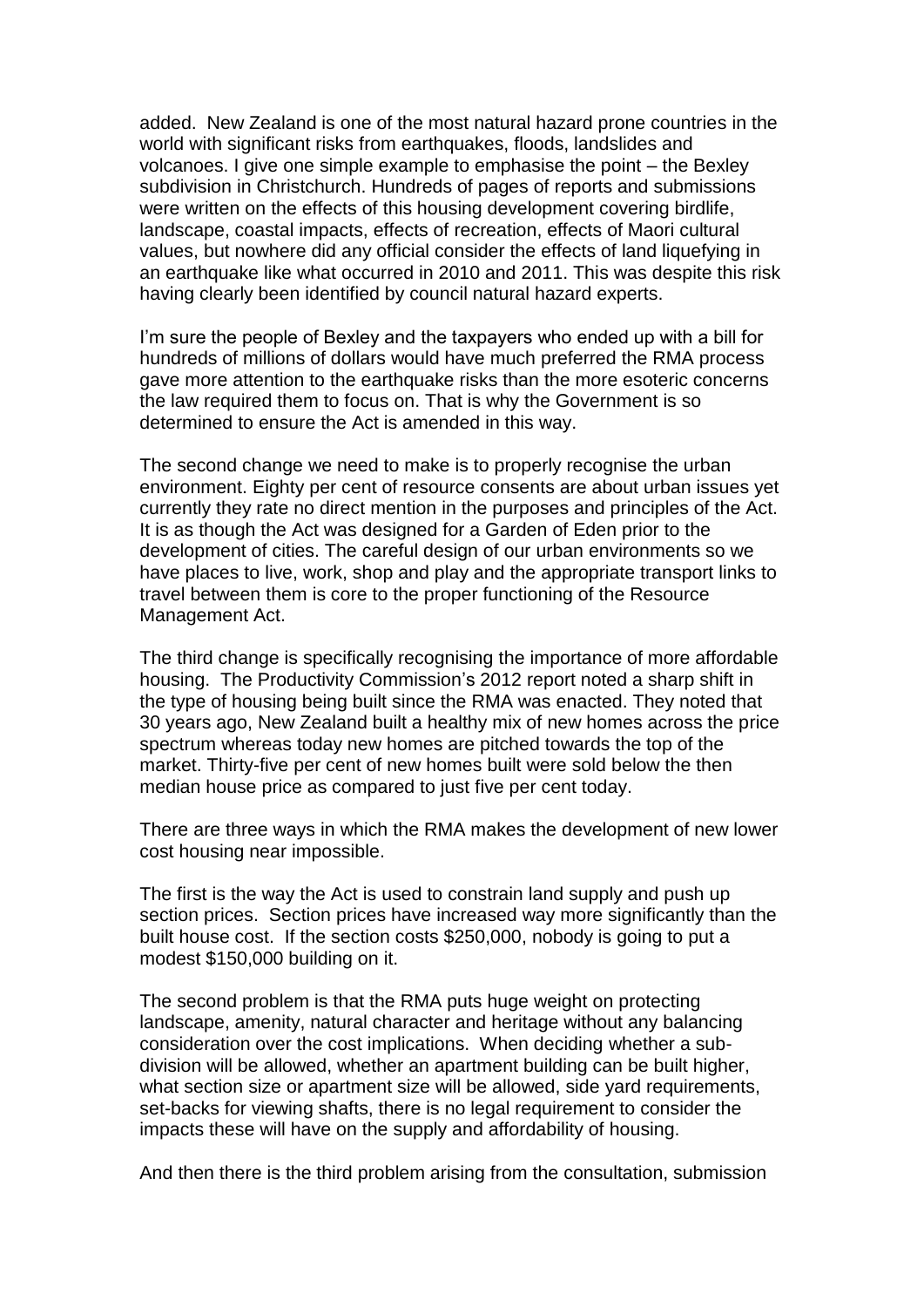and appeal rights of neighbours. Neighbouring property owners' interests are in protecting their property rights and amenity and little for increasing the supply of affordable housing for others. I've seen neighbours object to adjacent land being used for housing because they like the outlook of green pasture and frolicking horses, which they view as their amenity values that the RMA says must be protected.

Neighbours will often push for conditions that will increase the cost of adjacent housing developments or make them unviable. At one hearing, a neighbour was quite blatant in wanting conditions that would ensure that only millionaires could afford to build, noting that this would also enhance his own property's value. More commonly, such blatant self-interest is dressed up in language of ensuring only quality developments are allowed. It is not that there are not legitimate neighbourhood interests but rather that the process does not have anyone actively advocating for the young family wanting access to an affordable house or apartment.

We need to make important changes to confront these problems. Councils need to be required to free up sufficient land for development to keep pace with growth. They also need to explicitly consider housing supply and affordability alongside factors like amenity, natural character and heritage.

The fourth change is adding the provision for appropriate infrastructure to the purpose of the RMA.

Good infrastructure is essential to the functioning of a modern nation – whether it be for transport, communication, water or energy. The stories of 19th century London, Auckland or Nelson without a reticulated sewer system emphasises the connection between the environment and infrastructure. Even today, many of our urban water pollution problems relate to poorly designed or maintained sewerage and storm water systems. The absence of any mention of the importance of good infrastructure is an anomaly in the RMA that needs addressing.

I am also of the view that economic growth, jobs and exports need recognition. The idea that the only consideration in resource consenting is protection of nature is naïve. This is not the National Parks Act. When consideration is being given to allow a new factory, a new road, a new marine farm, a mine or a new tourism attraction, we need to carefully weigh up the effects on the environment alongside the benefits of economic growth and jobs. We are a Bluegreen Government that is quite upfront about wanting to utilise our natural resources to create jobs and increase incomes but we want to do so in a responsible way that avoids unnecessary harm to the environment.

These changes to Sections 6 and 7 require careful drafting. We are reviewing the proposals drafted two years ago in light of the most recent case law. We want to ensure the Act remains focused on environmental effects but with a better appreciation of the way plans and rules impact on housing affordability, jobs and economic growth, and the development of our cities.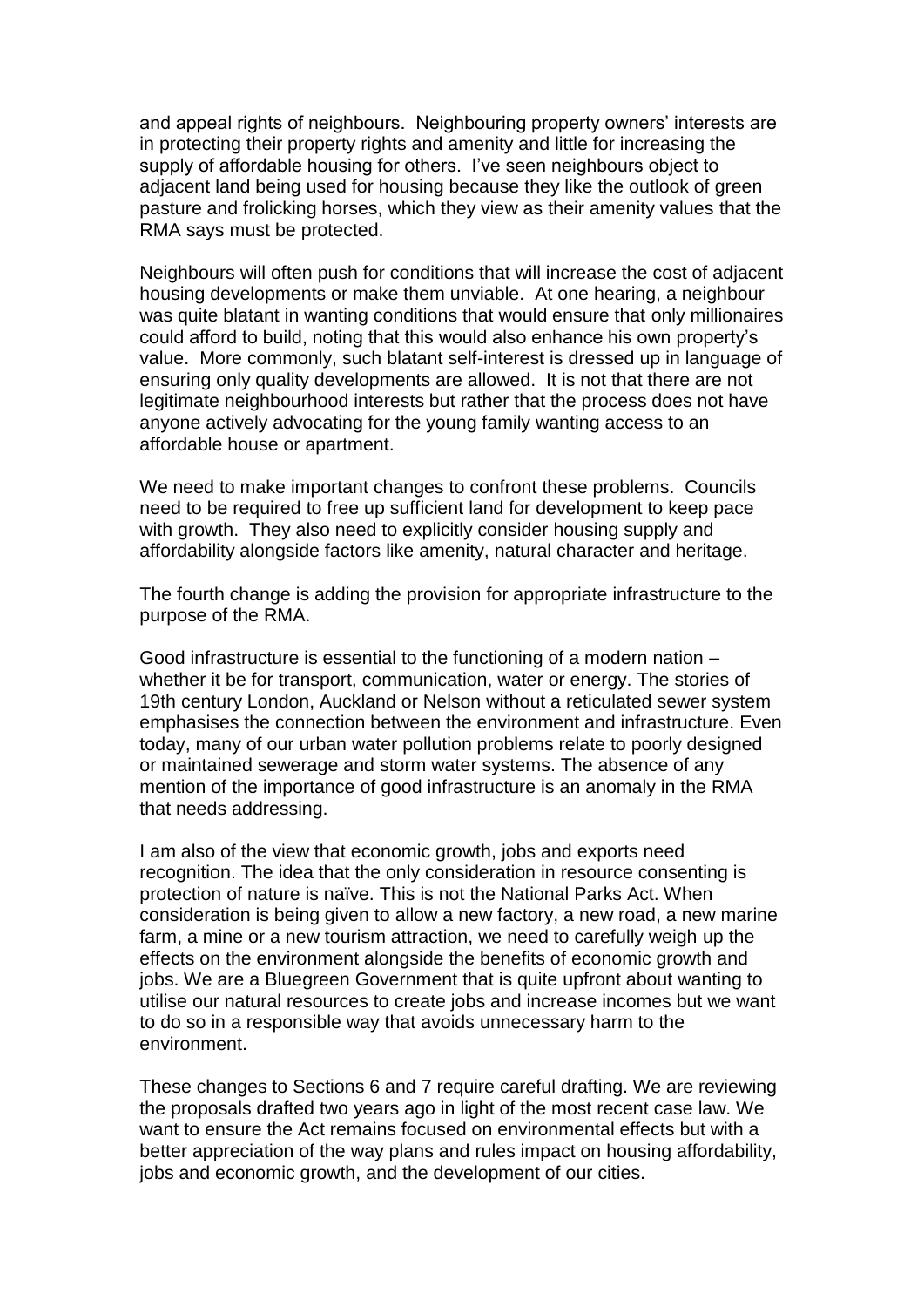A fifth change we wish to make is to give more explicit recognition to property rights. There always has to be a balance between the rights of a person to use their own land and the wider community interests, but the pendulum has swung too far. We are looking at amendments that limit the degree to which council officials can meddle in people's lives. We also want greater discretion for councils to waive the need for resource consents where the wider environmental effects are negligible. So in examples like I cited with the Stoke Medical Centre, the Nelson Young Parents School or Bob Jones' window, the council could waive the requirement for a consent.

A sixth change is to consolidate this mountain of RMA rules across our councils. It does not make sense for a small country of four and a half million people to have each of the councils reinventing the wheel. For example, we have over 50 different definitions of how to measure the height of a building. We intend to legislate to require councils to use standard planning templates. Councils will still be able to choose from these templates what will apply in different areas but rather than having hundreds of different rules across the country in residential areas there will be a standardised range.

A seventh important change is speeding up the plan-making process. The process set out in in Schedule One of the Act is cumbersome, inflexible and slow. It takes on average six years to complete a plan. We have had residential housing go from boom to bust and back to boom in this timeframe. The OECD has made plain that responsive and timely plan making is essential to avoiding the sort of property bubble that wreaked havoc in the recent Global Financial Crisis. It is not just the economy that is harmed by this arcanely slow RMA plan making process. Canterbury's biggest RMA issue is the management of fresh water yet after 18 years it still had no regional water plan. Auckland took 15 years to develop a coastal plan for one of New Zealand's most cherished areas – the Hauraki Gulf.

Four times in recent years we have had to pass special legislation to get around the RMA's slow plan making process. We did it to get a water plan in Canterbury, did it again to support the Auckland council's ambition to get a new super city unitary plan in place in a reasonable time and a third time to support Christchurch's rebuild. The Special Housing Areas legislation I put through Parliament in 2013 and which expires next year was required to make new areas available for residential housing without taking years for areas to be zoned. This all points to the need to develop new and faster ways to produce plans. The difficulty here is that while everybody supports faster plan making, nobody is prepared to give up their opportunity to be consulted, make submissions, make cross-submissions and to be able to appeal. Our reforms will simplify the plan making process but also provide new and alternative ways of producing good quality plans.

The eighth change is about fostering a new collaborative way of resolving resource management issues. The RMA processes currently favour a litigious and adversarial approach. We have been experimenting with collaborative processes where those with a range of interests are encouraged to get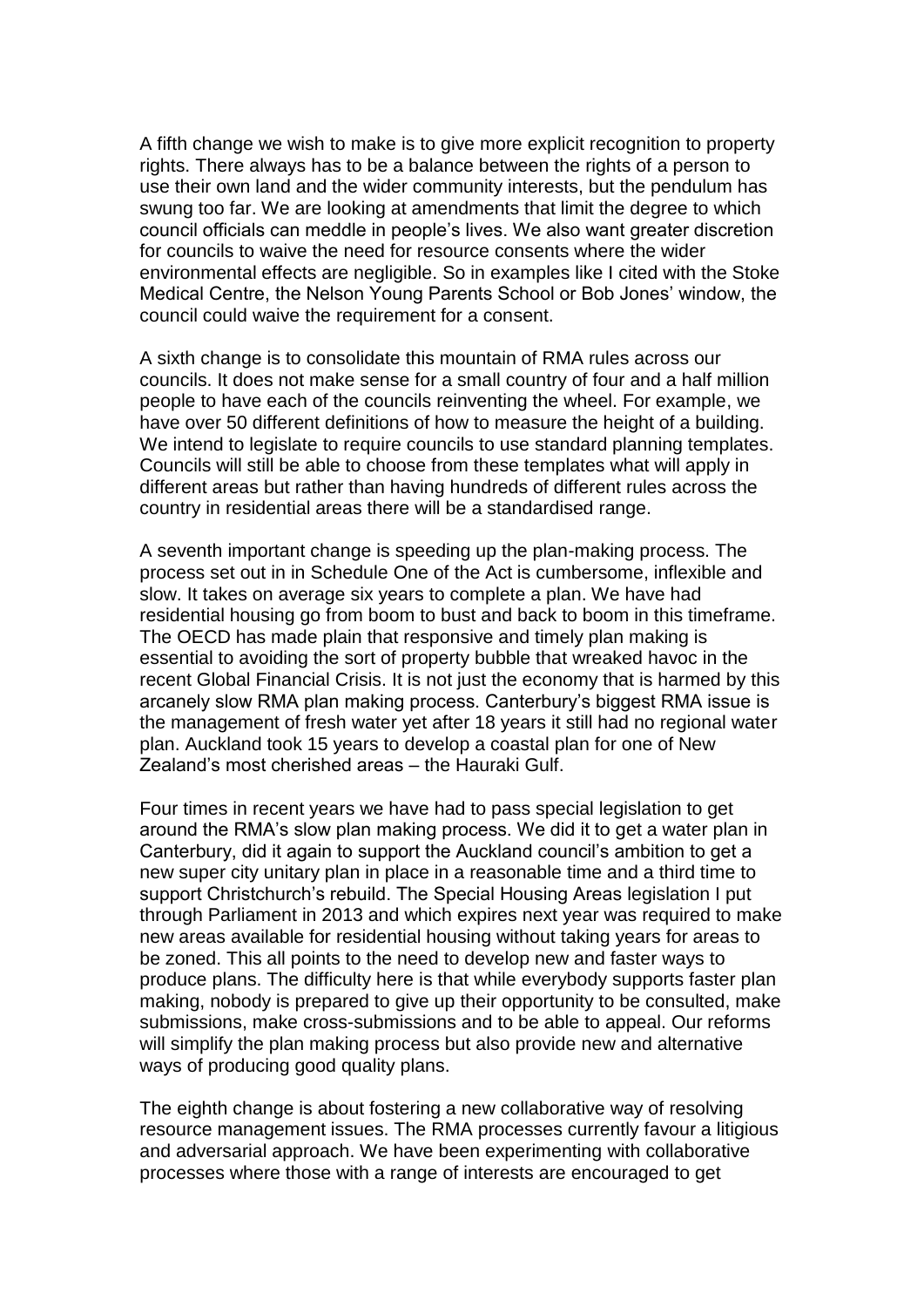around the table and find a balanced solution. It has worked very successfully with the Land and Water Forum, and the creation of new marine reserves in areas like the sub-Antarctic, West Coast and Kaikōura. We are proposing amendments to the Resource Management Act that will facilitate and encourage these sorts of solutions.

The ninth area of reform is around strengthening the powers for national regulation. The RMA makes provision for National Policy Statements and National Environment Standards but these have been used infrequently. Our Government has done more in five years than previous governments in the preceding 18 years covering coastal management, freshwater management, metering of water takes, contaminated land and renewable electricity. However, these tools remain cumbersome. Take a simple issue like requiring all dairy farmers to fence their stock out of rivers. It is a policy most New Zealanders would agree with and indeed farmers and Fonterra have developed a Clean Streams Accord to that effect.

To implement such a policy under the existing law, the Government would need to write a national policy and consult extensively on it. When passed, each council would then have to change their regional plans with another process of consultation. After even this the council would not be able to implement the policy until each individual farmer's resource consent came up for renewal, a process that is likely to take about 30 years. This is ridiculous.

We are proposing a law change that will enable national regulation of these sorts of issues after one round of national consultation and the power to implement immediately backed up by an instant fine regime. Our plan is to have such a rule in place for dairy cows to be banned from streams and rivers by July 2017.

The tenth and final change I want to signal is the need to reframe the Act into an era of electronic communications. The current Act still requires truckloads of paper to be shipped between submitters. For example, all submitters on a plan change must get a copy of other submitters' views. There are sometimes 10,000 submitters to a plan and the council can be required to provide a paper copy to each of the other 9999 submissions.

The public notification requirements are equally arcane. Councils need to be required to have their full up-to-date resource management plans publicly available on the Net and in a form that is readily accessible and understandable to the general public. The age has also arrived that councils rather than being required to send out full applications and submissions in paper form need simply to make the information available on the Net.

These ten broad areas of reform set the direction for this RMA overhaul. We have a power of work ahead to do with officials, with our support parties, at Cabinet committees and Cabinet in developing a detailed Bill. Our ambition is to have a Bill drafted and introduced in the first half of the year, advancing to a full select committee process for passage by year's end.